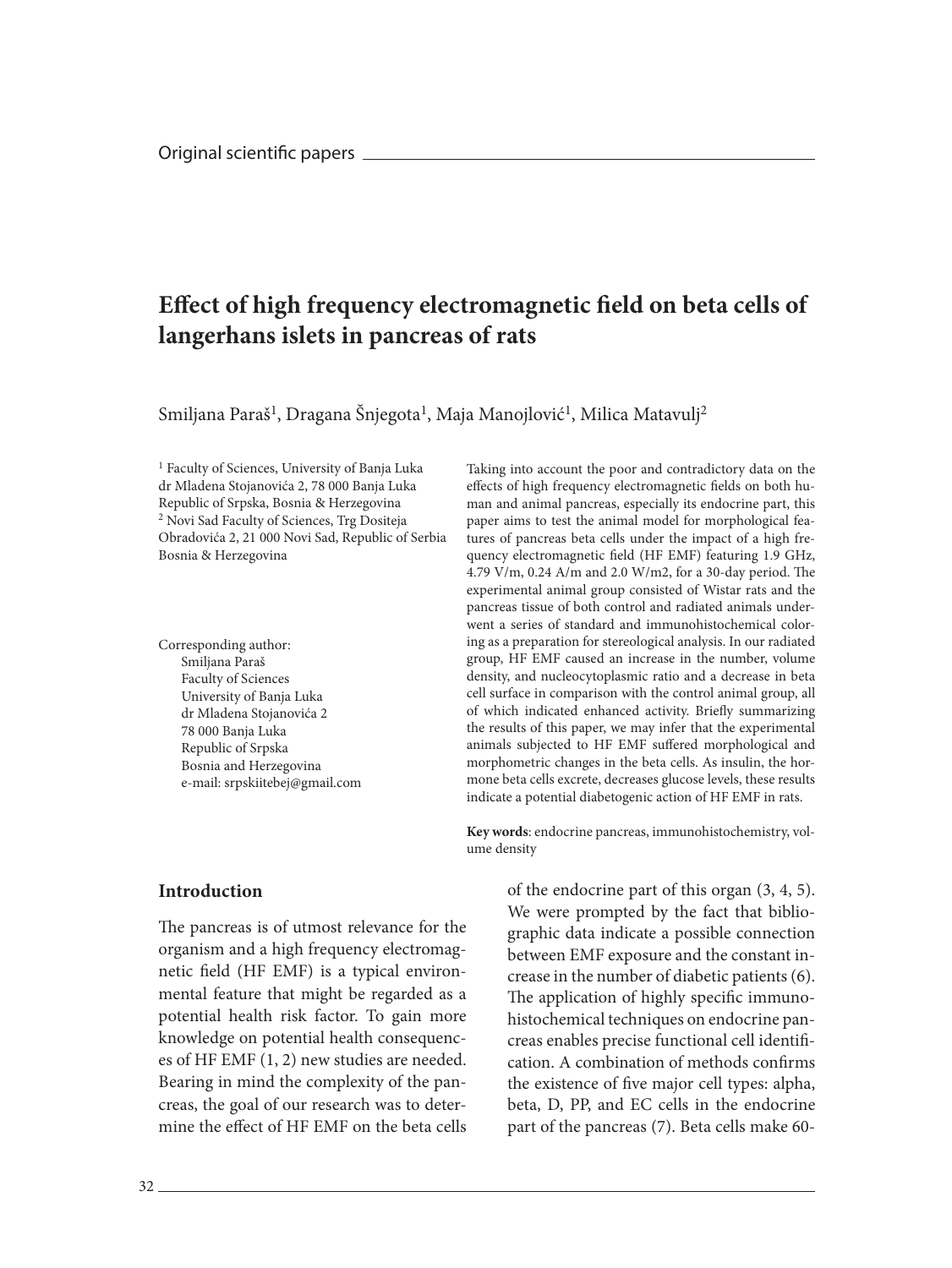70% of all compact islet cells, whereas the diffuse islets contain only 20%. Most islet cells in the cytoplasm are beta cells which contain many secretory granules the size of 200 nm containing crystallized insulin. The position of beta cells and the polarity of the insulin granules within the cell confirm the endocrine nature of their activity (8, 9, 10).

Being exposed to HF EMF, biological tissues are under the impact of magnetic flux and electric fields, which might induce new electromagnetic fields (3). The mechanisms of HF EMF activity on biological systems suggest modification of the cell membrane and protein receptors by the transfer of energy to proteins of the cell membrane (11). Furthermore, balance perturbation between free radicals production and anti-oxidative protection by electromagnetic fields has been proven (2, 11, 12). As a stress factor (4), the HF EMF affects beta cells by inducing synthesis and insulin granule release. The increased insulin synthesis causes beta cells to form a syncytium, i.e. the cell membrane fades (13).

The World Health Organization set the maximum values of HF EMF intensity and frequency within the human environment. Thus, 10 GHz is the maximum frequency, 45 V/m is the maximum intensity, and specific absorption rate (SAR) is  $5 \text{ W/m}^2$ . These are indeed high values and there still has not been a worldwide agreement on them (4, 5, 14).

## **Method**

The research was performed with the approval of the Ethic Committee for experimental animals of the Faculty of Sciences, University of Banja Luka. The base station of the Republic of Srpska mobile phone network at the top of the Banja Luka Telecom building provided the HF EMF. The station generated the HF EMF for its own purposes, in accordance with the policy of "ZASTITA" Ltd. Banjaluka company (Report number

066/09, report date June 8, 2009, report time 10:05, air temperature at the moment of HF EMF intensity measurement was  $20 \, \mathrm{C}^{\circ}$ ). Measurement equipment HF 6080 Rev2 No. 01099, HyperLOG 6080, manufactured by AARONIA Germany was used; the instrument frequency and measurement range was 1MHz – 7MHz, -90dBm – 10dBm, antenna 680 MHz – 6 GHz, manufactured in 2005.

The testing of the effect of HF EMF on the endocrine pancreas was performed on Wistar white male laboratory rats bred at the Banja Luka Faculty of Sciences vivarium, starting with the  $60<sup>th</sup>$  up to the  $90<sup>th</sup>$ post-natal day. The two-month old animals were divided into two experimental groups – the radiated group consisted of 21 animals exposed to HF EMF and the control group of 20 animals that were not exposed to any kind of HF field. During the experiment, 5 animals per cage were placed in both experimental groups. Both were subjected to controlled day-night light rhythm (14 hours of daylight and 10 hours of dark) with an air temperature of 20±3 °C. They were fed standard pellet lab food (purchased from Subotica Institute of Animal Health), and water was consumed as needed. The animals selected for the HF EMF treatment were exposed to it for 2 hours a day, 5 days a week. The control group was kept in a similar environment, but completely isolated from any kind of artificial HF EMF.

Once the thirty-day exposure was completed, in the early morning on the 31<sup>st</sup> day the animals were decapitated under diethyl ether narcosis. 12 animals from the control group and 15 from the radiated group were decapitated, and their pancreases were submerged in the puferized Воuin solution. The paraphine moulds were then cut into serial cross sections of 4 μm using the Reichert slide microtome and Leica Mikrotom RM 2165 (Wetzlar, Germany). The histological content of both control and exposed beta cells was studied with a light microscope,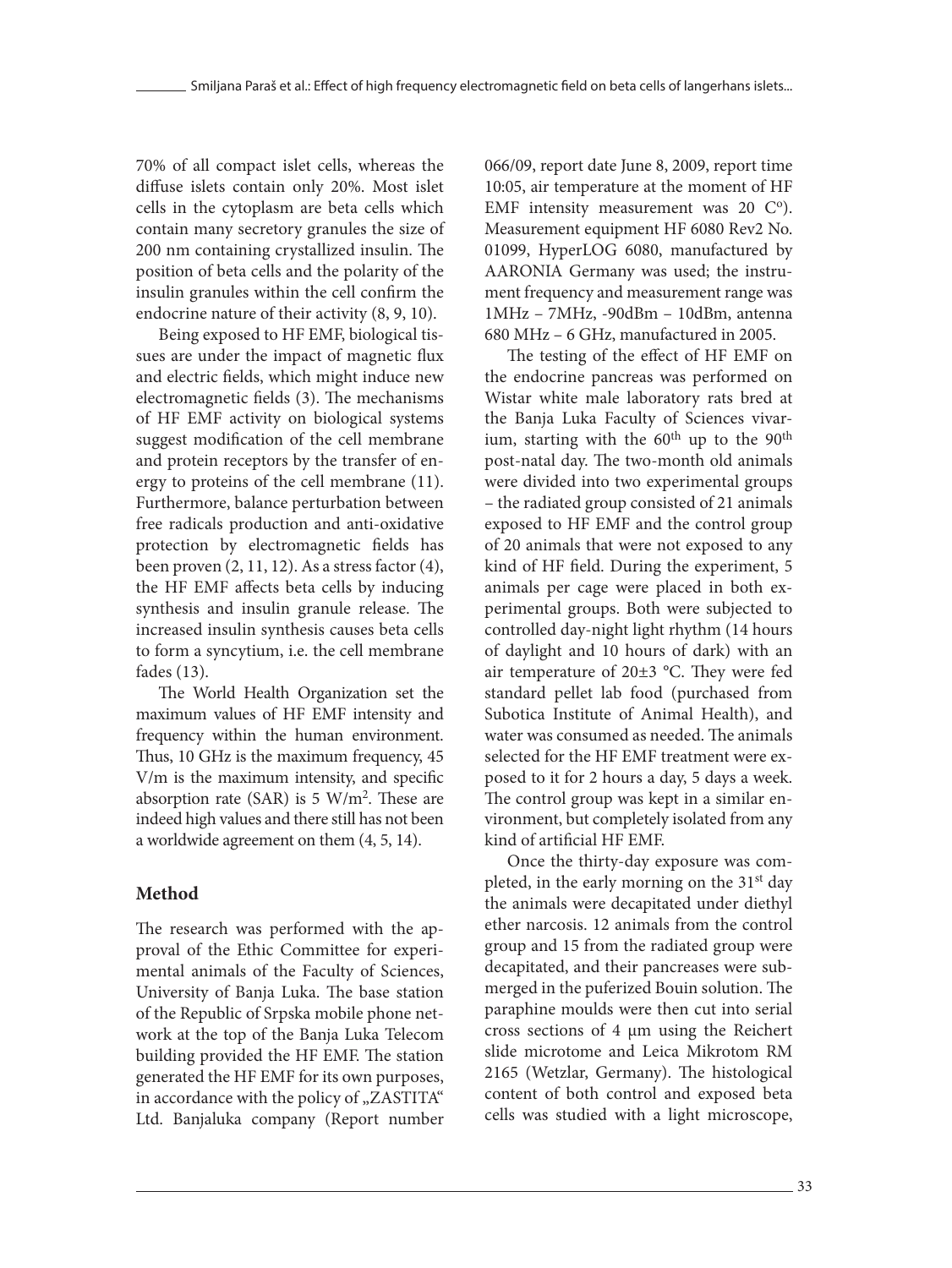using different cross section coloring methods such as hematoxylin eosin, Malori Azan, Mason, and Victoria blue 8GX-floxin light green. The cross sections were also colored using immunohistochemical methods typical for beta cells of the endocrine pancreas. DAKO LSAB+/HRP technique was used for the presentation and localization of certain endocrine cells of the islet, in the DAKO LSAB+ kit, streptavidin was marked by peroxidase. In accordance with our starting point, the number, volume density, nucleocytoplasmatic ratio, and beta cell surface results of the control and exposed animals were compared. The photographs of beta cells were taken using a Leica 8000D microscope with a MEGA VIEW camera and a digital transfer and photo analysis software system.

The reliability of differences in pancreas, cells, and cell elements between the control and radiated groups was analyzed by statistical tests using statistical software SSPS 2007 and Excel 2007. The existence and level of differences in the mean values of the monitored stereological parameters between the two groups were analyzed via the t-test. P value less than 0.05 was considered statistically significant. All the figures were displayed as means in interval high, average and low values.

### **Results**

Once we completed our experiment with lower values of 1.9 GHz, 4.79 V/m and 2.0 W/m2, the pancreases of both control and radiated animal groups were submitted to standard biochemical, immunohistochemical, cytological, histological, and stereological methods. The analysis of beta cells indicated that they had been activated under the impact of HF EMF, which might be considered an adaptive, anti-diabetogenic response, i.e. the diabetogenic effect of insulin. The stereological analysis of the endocrine pancreas beta cell density illustrated the increase of interval values of volume density in the animals exposed to HF EMF in comparison with the control group (Fig.1). The exposed animals displayed a 43% increase of interval values of the beta cell number (Fig. 2) which was statistically higher (p<0.0032) in comparison with the control group. Compared to the control group, the results of the stereological analysis of the endocrine beta cell surface illustrated the



*Fig. 1 – Interval values of volume density of beta cells of control group animals and animals exposed to HF EMF*



*Fig. 2 – Interval values of the number of beta cells in Langerhans islets of control group animals and animals exposed to HF EMF*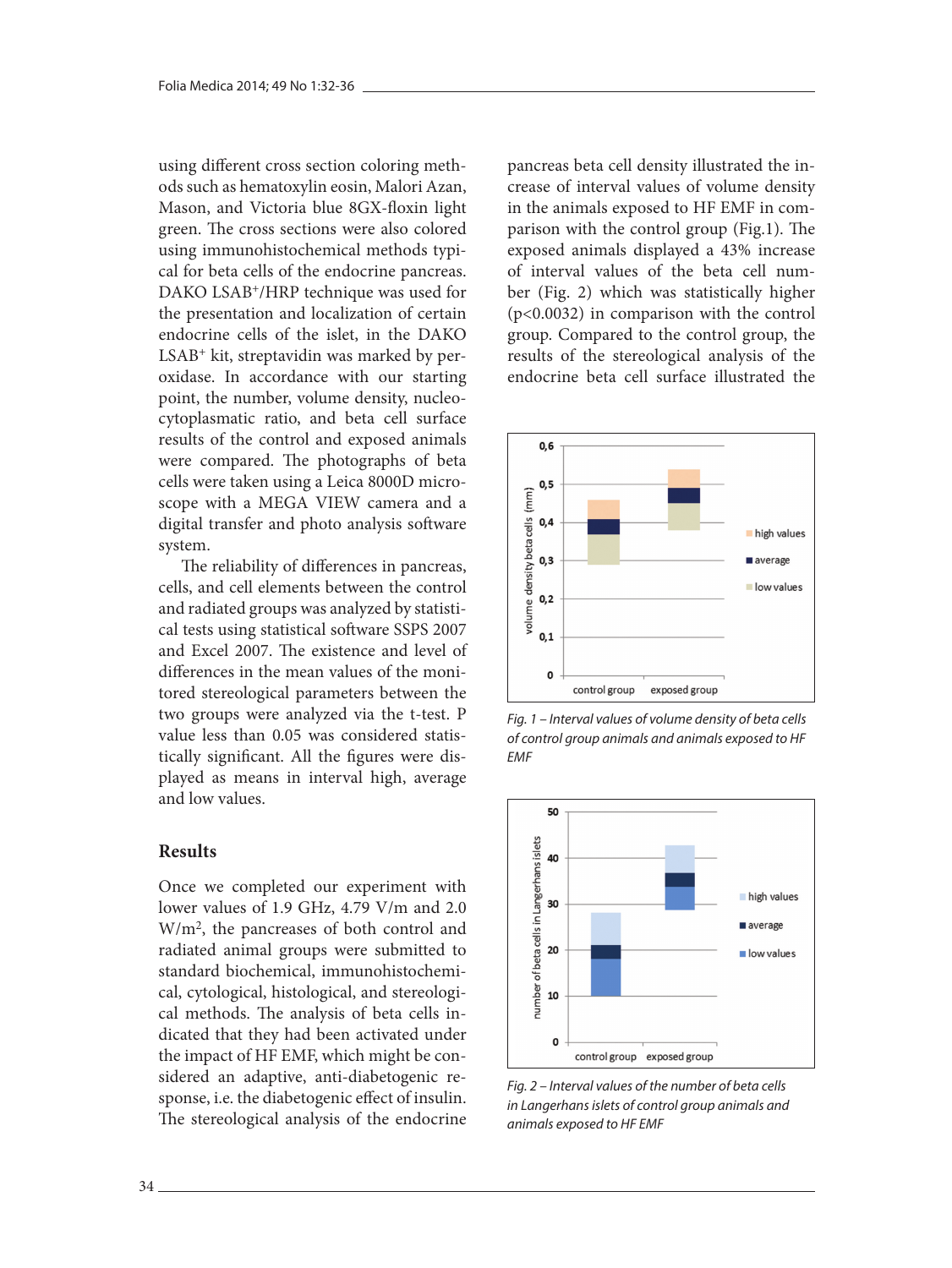

*Fig. 3 – Interval values of beta cells surface of control group animals and animals exposed to HF EMF*

decrease of this parameter in the animals exposed to HF EMF, which was statistically relevant ( $p<0.0149$ ) as well (Fig. 3). The decrease of 42.96 μm2 was most evident with beta cell surface mean values. The interval values of the nucleocytoplasmic ratio (Fig. 4) increased by almost 8% in exposed beta cells in comparison with the control group, which was statistically significant (p<0.05).

#### **Discussion**

The application of highly specific immunohistochemical techniques on endocrine pancreas enables precise functional cell identification. Our experiment established the increase in beta cell volume density in the animals exposed to HF EMF, in comparison with the control group. Furthermore, the experimental environment indicated the growth of beta cells (34.6 cells per pancreas cross section with the exposed animals and 19.8 cells per pancreas cross section with the control group), which was statistically relevant. Simultaneously, the beta cell surface decreased in the exposed animals in comparison with the control group, which was also statistically relevant. At the same time, beta cell surface decreased per 42.96  $\mu$ m<sup>2</sup>



*Fig. 4 – Interval values of nucleo-cytoplasmic ratio of beta cells of control group animals and animals exposed to HF EMF*

in comparison with other Langerhans islet cells. This decrease was accompanied by a significant increase of nucleo-cytoplasmic ratio in beta cells that increased from 0.30 (the control group) to 0.33 (the HF EMF exposed animals).

Furthermore, it was shown that beta cells may result from the transformation of acinus and centroacinus cells, epithelial cells of small canals, from the existing stem cells localized in the epithelium of small outlet canals (15), or from the transformation of alpha cells. Nonetheless, nowadays, the belief is that beta cells of adult rats are multiplied via the self-duplication of the existing beta cells (16). As our experiment helped infer, the increased number of beta cells followed by the decrease of the surface upon the HF EMF exposure indicates a fast proliferation, which prevented the cells from reaching the optimum size. Such results are in compliance with the earlier data on the heterogeneity of Langerhans islet beta cells (16). The previous research proved there were subpopulations among the beta cells that differ according to glucose sensitivity. Centrally-located cells are more sensitive to lower glucose concentration than the peripheral ones. In our experiment, we noticed a stronger light